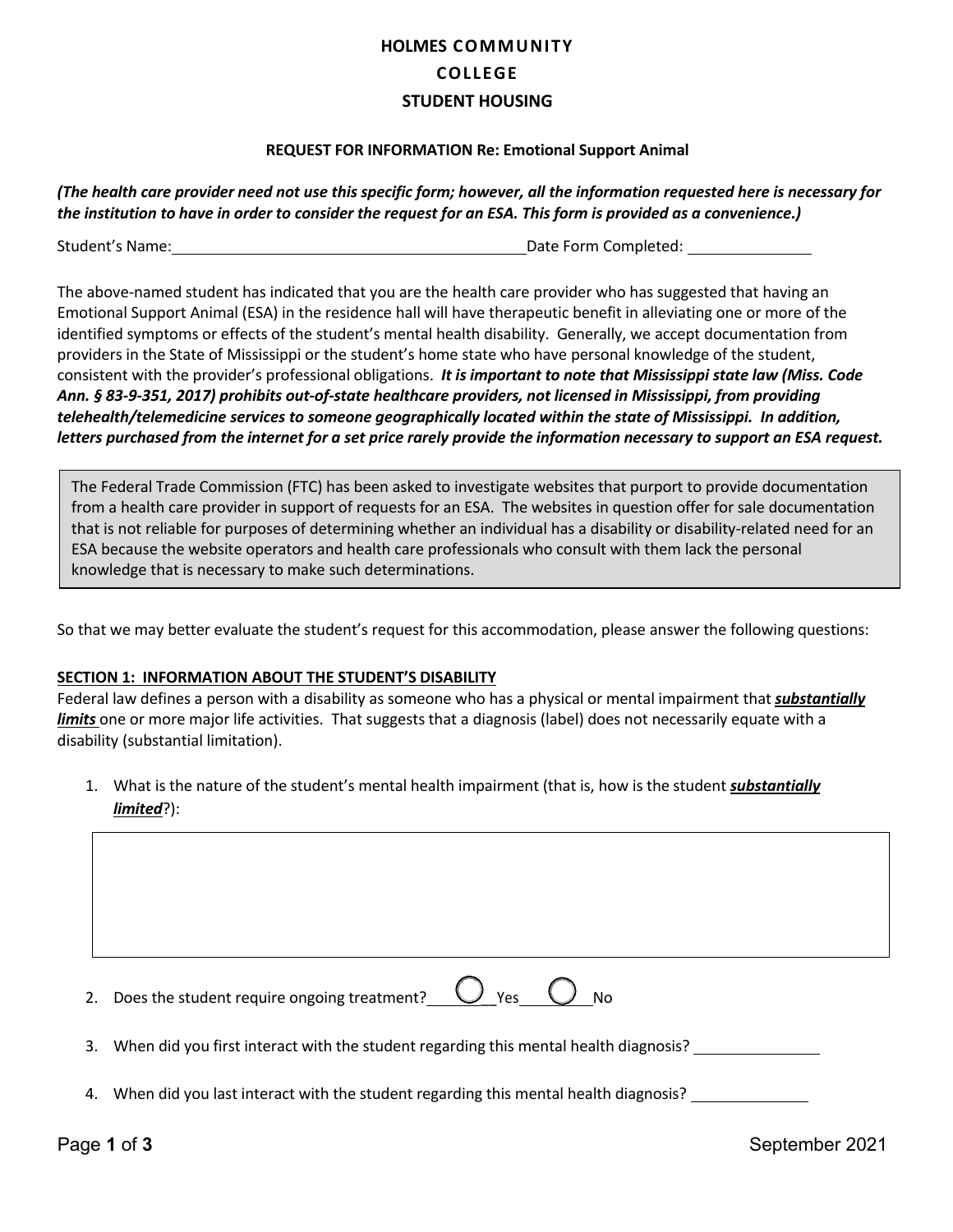# **SECTION 2: INFORMATION ABOUT THE PROPOSED ESA**

### **Proposed ESA (if identified):**

- 1. Name of ESA:
- 2. Type of animal: Age of animal:
- 3. Is the animal named above one that you specifically prescribed as part of treatment for the student or is it a pet you believe will have a beneficial effect for the student while in residence on campus?



4. What specific symptoms will be reduced by having an ESA, and how will those symptoms be mitigated by the presence of the ESA?

|  | 5. Is there evidence that an ESA has helped this student in the past or currently? $\bigcup$ Yes $\bigcap$ No |  |  |
|--|---------------------------------------------------------------------------------------------------------------|--|--|
|--|---------------------------------------------------------------------------------------------------------------|--|--|

6. If there is evidence that an ESA has helped, what is the nature of that evidence?

#### **SECTION 3: IMPORTANCE OF ESA TO STUDENT'S WELL-BEING**

1. In your opinion, how important is it for the student's well-being that an ESA be in residence on campus? What consequences, in terms of disability symptomology, may result if the accommodation is not approved?

2. The College has posted a policy with restrictions related to the presence of animals in the residence halls. Has the student shared that policy with you?  $\underline{\bigcup}$  Yes  $\underline{\bigcup}$  No

3. Have you discussed with the student the responsibilities associated with properly caring for an animal while engaged in typical college activities and residing in campus housing?  $\bigcirc$  Yes  $\bigcirc$  No